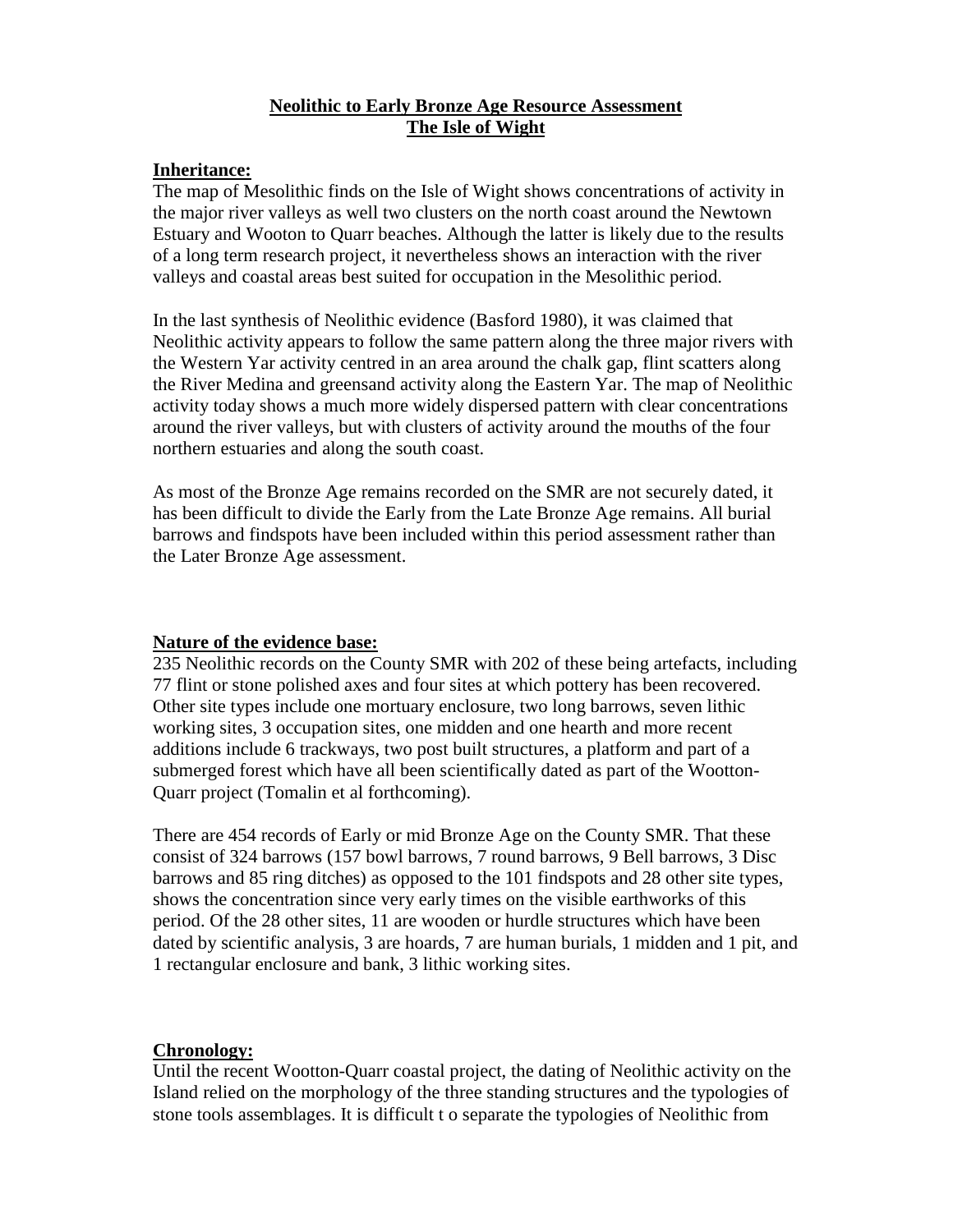Early Bronze Age and most previous assessments have necessarily identified the assemblages with a general Neolithic to Bronze Age date.

The recent English Heritage funded Wootton-Quarr project has recorded and analysed archaeological remains within a stretch of the northern coastal zone over a 12 year period and produced the first scientifically dated structures for the Neolithic and Early Bronze Age period on the Island.

One early Neolithic structure is dated to 4040 – 3710 BC (SMR 3643), with three others (SMR 5572; 5573; 5574) dating between 3790 – 3340 BC, which predates the beginning of the sea level rises resulting in the drowning of the oak forest (SMR 5571) dating to 3463-2557 BC. Six other structures dated to after the oak forests started to disappear between 3100 – 2490 BC, with the latest dated structure dating to the Late Neolithic to Early Bronze Age transition at 2910-2040 BC (SMR 5646).

8 Early to Mid Bonze Age structures from the coastal zone have been dated by scientific analysis. With the earliest dating being between 2470 and 2140 Cal BC and the latest between 1530 to 1220 Cal BC, they provide a chronological point of reference in the chronology of Bronze Age activity on the Island.

### **Landscape and land use:**

The concentrations of Neolithic activity appear to correlate with the coastal estuaries and three major rivers which is to be expected in the heavily forested early neolithic landscape. In addition it has been suggested that three downland burial sites may have been associated with settlement along the spring line at the foot of the scarp slope (Tomalin 1980). More recent evidence, especially from the Wootton-Quarr project has shown the concentration of activity within the coastal zone and the full utilisation of the coastal natural resources. (Tomalin et al forthcoming).

The lithic working sites show the usage of the natural sources of flint within the landscape and may help to define territories

Archaeological evidence for the Solent River level rise which eventually cut the Island off from mainland England ?

The earliest groups of Bronze Age barrows seem to be clustered around the heads of chalk combes, which are narrow valleys sheltered on three sides, possibly near the spring lines at the mouths of the combes (Tomalin 1980). The round barrows are almost entirely confined to the higher downland areas of the landscape and a reassessment of the evidence 25 years after the last synthesis (Basford 1980) is long overdue.

In addition, the range of wooden structures recorded within the coastal zone (Tomalin et al forthcoming), gives a better picture of the range of landscape use with the full range pf coastal and sub littoral resources being utilised in the Bronze Age.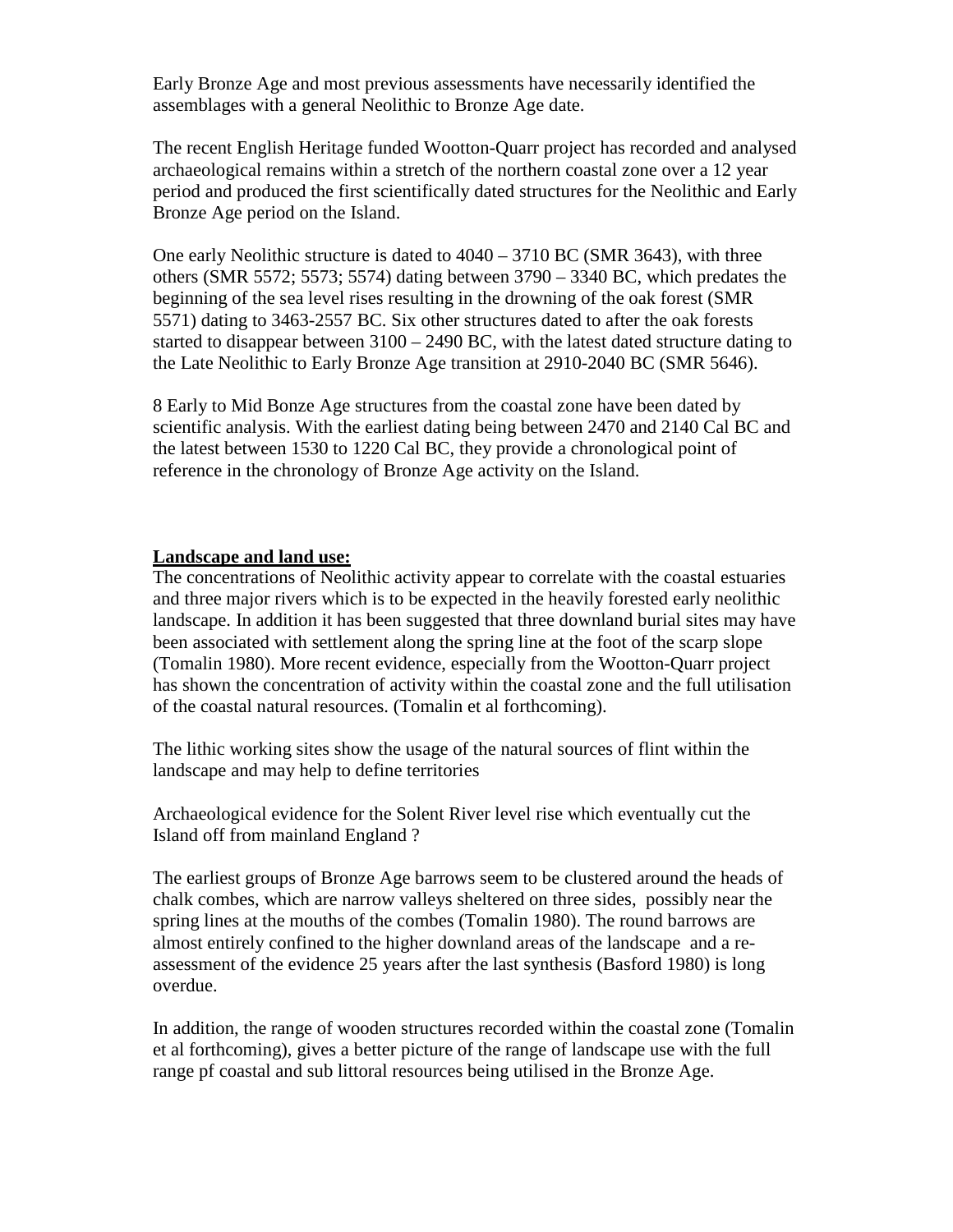### **Social organisation:**

It has been suggested that the Tennyson Down mortuary enclosure and Afton Down long barrow, situated within 1.4 km of each other, are best seen as the work of a single social unit marking their existence amongst the forests on either side of the Western Yar gap (Tomalin 1980). This view would suggest another social group marking out their territory with the long barrow of which only the Longstone survives. The social organisation required to construct and use these communal burial places is considerable.

The Bronze Age barrow burials and cemeteries give some indication of the existence of different levels of society with those who lie buried under the monumental earthworks unlikely to have laboured to actually raise the earthworks.

The 3 hoards may provide evidence of metal working, but not how society was structured in relation to this skill.

### **Settlement**

As yet the full range of Neolithic settlement indicators has not been identified on the Isle of Wight. Neolithic pottery found beneath a Bronze Age round barrow is said to indicate adjacent Neolithic settlement at Arreton Down, Niton Down and Week Down (Tomalin 1980). Tomalin also suggests that the surviving early Bronze Age cemeteries provide important indicators of inherited Neolithic territories.

Six Neolithic occupation sites have been recorded on the SMR to date. These include the continuation of settlement activity from Mesolithic to Neolithic recorded at Newtown estuary (SMR 558). Here Mesolithic implements were found on an old land surface in estuarine clay with overlying brickearth containing Neolithic and transitional flints (Poole 1936). But the coastal erosion which revealed this site is very rapidly destroying them too. The same site revealed a large variety of timber structures and other features when visited during 1999's Isle of Wight Coastal Audit (IWCAHES, 2000) and a radiocarbon date obtained from a hazel timber from Platform B of 2920-2500 cal BC, (GU-5341; 4160+/- 70 BP).

The continuity of settlement is indicated at other sites such as that at Black Pan Farm where Mesolithic, Neolithic and Bronze Age worked flints were recorded (Poole 1936).

An early Neolithic date is given to the site at Lea Farm because of the distinct Mesolithic ancestry of the flint tools. A hearth surrounded by flakes, wasters and implements was recorded over an area of 70-80 ft in diameter. Tools found included leaf-shaped arrowheads, a semi-circular knife, scrapers and flakes (Poole 1938).

The survival of buried Neolithic land surfaces beneath Bronze Age barrows is long recognised on the Island. Traces of a late Neolithic settlement of Peterborough Culture were recorded beneath a barrow on Arreton Down, including 320- 350 sherds of Neolithic pottery, petit tranchet arrowhead, 1 leaf shaped arrowhead, 1 barbed and tanged arrowhead, scrapers, blades, flakes and a discoidal knife, flint axes and a chopper. (Alexander and Ozanne 1960).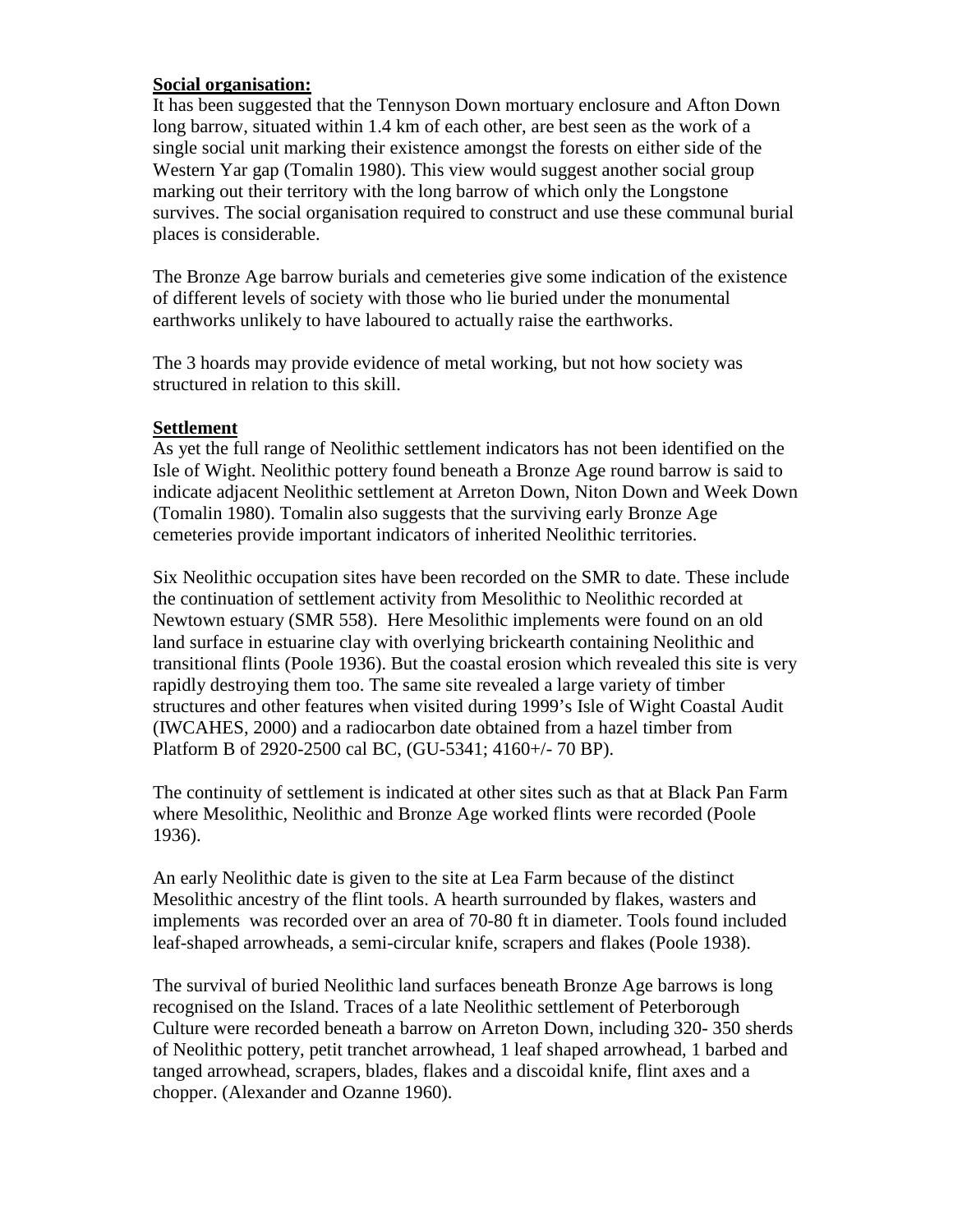One possible Neolithic midden was recorded by members of the local archaeology society at Eaglehead Copse (IOWNHAS 1921).

A flint working site in Shorwell (SMR 385), excavated between 1963 and 1965, produced nearly 1200 waste flakes and over 400 worked flints, including scrapers, microliths, gravers, burins, awls, a small pick, the tip of a leaf-shaped arrowhead (Bennet 1966 and 1967).

At Redcliff, a Neolithic site occupied a hollow formed from eroded Lower Greensand over Wealden clays. When first published in 1927 it was described as an early Neolithic site but is now known to cover a period from late Mesolithic to early Neolithic. Flint implements include picks, microliths, petit-tranchet derivatives, all types of scrapers, choppers, borers, piercers and hammer stones, with 3 hearths exposed and a fragment of Neolthic A2 pottery found at north end of site (Poole 1927). In the 1978 the site was subject to further excavations which revealed a Neolithic and Bronze Age working floor over an area of 65 square metres. The surface was covered with a large quantity of cores, waste flakes and implements. Late Neolithic sherds recovered from disturbed areas of the site are probably associated with a concentration of Neolithic flints on very edge of cliff, as the site lies six hundred metres west of a major island source of flint in the face of Culver cliff (Tomalin 1979).

There are no Bronze Age settlement sites recorded on the SMR.

# **The Built Environment:**

The two earthen long barrows and mortuary enclosure are all that remains on land of the built environment of the Neolithic period. Within the coastal zone, ten wooden structures have been revealed by the Wootton-Quarr Project and they demonstrate part of the range of timber built structures produced during the Neolithic period.

Early Neolithic structures include three timber trackways at Quarr beach radiocarbon dated to Post 2027..1003103 (Corylus sp.) 4860±70BP, 3790-3380 cal BC (GU-5663); Post 2027..1003104 (Corylus sp.) 4730±80BP, 3700-3340 cal BC (GU-5664); Post 2027..1003105 (Ulmus sp.) 4800±60BP, 3780-3370 cal BC (GU-5662); Post 2027..1003106 (Acer sp.) 4770±50BP, 3700-3370 cal BC (GU-5660); Post 2027..1002910 (Betula sp.) 4790±50 BP, 3700-3380 cal BC (GU-5596); Post 2027..1003102 (Acer sp.) 4780±60 BP, 3700-3370 cal BC (GU-5661). In addition a possible V-shaped fishtrap lay within a palaeochannel with one post radiocarbon dated to 4040-3710 cal BC, 5100±60 BP, (GU-5251).

Later Neolithic wooden structures include a timber trackway at Newtown on the north western coast with a radiocarbon date obtained for a hazel timber from Platform B of 2920-2500 cal BC, (GU-5341; 4160+/- 70 BP). A double alignment of posts with associated hurdling at Binstead Beach has had two posts radiocarbon dated to 4180±50 BP, 2920-2600 cal BC (GU-5695) and 4120±60 BP, 2900-2490 cal BC (GU-5696). A further curvilinear double alignment of small posts at Binstead is possibly a trackway, but no horizontal timbers survive, although two posts radiocarbon have been dated to SZ 4270±70 BP, 3040-2620 cal BC (GU-5340) and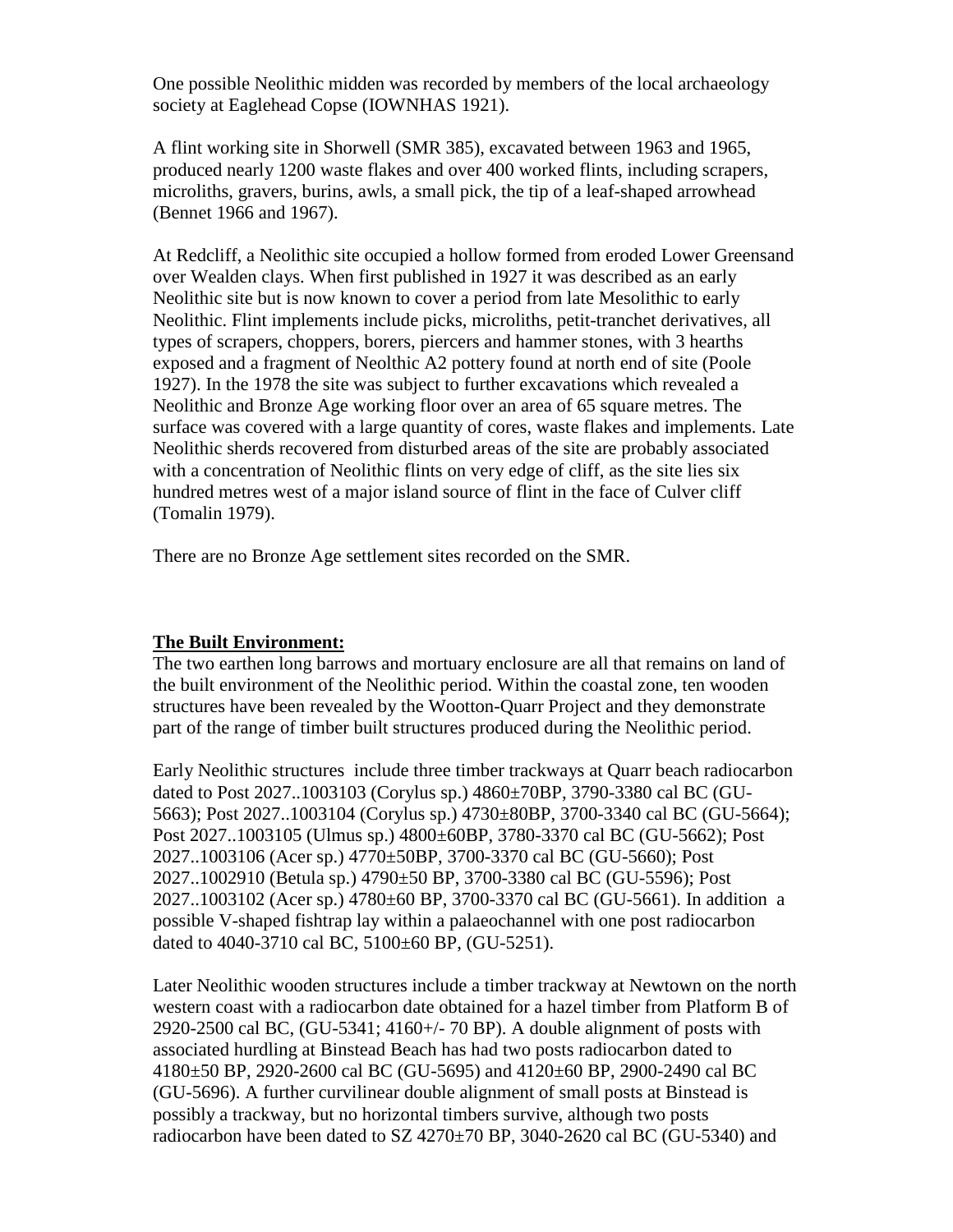4140±50 BP, 2900-2510 cal BC (GU-5582). A cluster of posts straddling estuarine silts and organic silt/peat on Quarr Beach could possibly the remains of a jetty or causeway and has had one post radiocarbon dated: Post  $1000009$  (willow),  $4350\pm50$ BP, 3100-2890 cal BC (GU-5257). Another structure at Quarr Beach consisted of parallel posts and possible corduroy platform within intertidal silts with two posts radiocarbon dated: 2027..1002912 (fraxinus sp.) 2910-2490 cal BC, 4120±70 BP (GU-5697); 2027..1002913 (fraxinus sp.) 2460-2040 cal BC, 3790±50 BP (GU-5698).

Finally a Y-shaped setting of 19 posts within palaeochannel silts at Quarr has had one post radiocarbon dated:Post 2027..1000011 (Hazel), 4340±50 BP, 3100-2780 cal BC (GU-5259).

Whilst the visual impact of the Bronze Age barrows within the landscape would have shaped the built environment during this period, there is evidence for other structures such as the post built structures recorded within the coastal zone and a rectangular enclosure and bank.

The Early Bronze Age structures within the coastal zone include a group of posts forming a waisted open-ended rectangle approximately 2m x 1m at Binstead Beach The posts included oak, ash, hazel and elm, all roundwood and two have been radiocarbon dated to Post 2027..1001072 (Hazel) 3710±60 BP, 2300-1940 cal BC (GU-5337), Post 2027..1001075 (fraxinus) 3480±50 BP, 1940-1680 cal BC (GU-5601). Another oval setting of posts measured approximately 2.5m x 1.5m and comprised 28 roundwood posts ranging in diameter from 30-120mm. The density of posts possibly suggests renewal and repair and two posts have been radiocarbon dated Post 2027..1001264 (hazel) 3590±50 BP, 2140-1780 cal BC (GU-5338), Post 2027..1001277 (Sambucus), 3450±50 BP, 1900-1670 cal BC (GU-5600).

At Pelhamfields Beach a cross shore line with some random posts was recorded within estuarine silts. Of the 32 roundwood posts recorded, one was radio carbon dated Post 2027..1002309 (Corylus sp.) 3840±50 BP, 2470-2140 cal BC (GU-5384).

Another Early Bronze Age structure was an alignment of pegs set along the axis of a silt-filled header channel at Fishbourne Beach. One hazel peg protruding from silt at - 1.56m OD radiocarbon dated to 3650±50 BP, 2200-1890 cal BC at 95% confidence (GU-5051). Date provides a terminus post quem for sea level rise from the base level of the channel. Comptemporary lithic material has been recovered in close proximity.

Quarr Beach provided a rectangular post setting at Mean Low Water Mark with one alnus sp. post radiocarbon dated to 2140-1780 cal BC, 3590±50 BP (GU-5408). A further group of 6 posts were recorded in the intertidal zone at Quarr. One post was radiocarbon dated to 1740-1410 cal BC, 3270±70 BP (GU-5336). Another group of posts on this beach were recorded as forming an hourglass shape at MLW and one salix/populus sp. post was radiocarbon dated to 2110-1750 cal BC, 3560±50 BP (GU-5412).

Another dated Early Bronze Age structure fell out of the eroding cliff, rather than being founding the coastal zone. Part of a woven hurdle panel made from debarked Alder and hazel was radiocarbon dated to IWSMR 4931..1001 3632±21 BP (KI25780) and IWSMR 4931..1002 3583±22 BP (KI25781).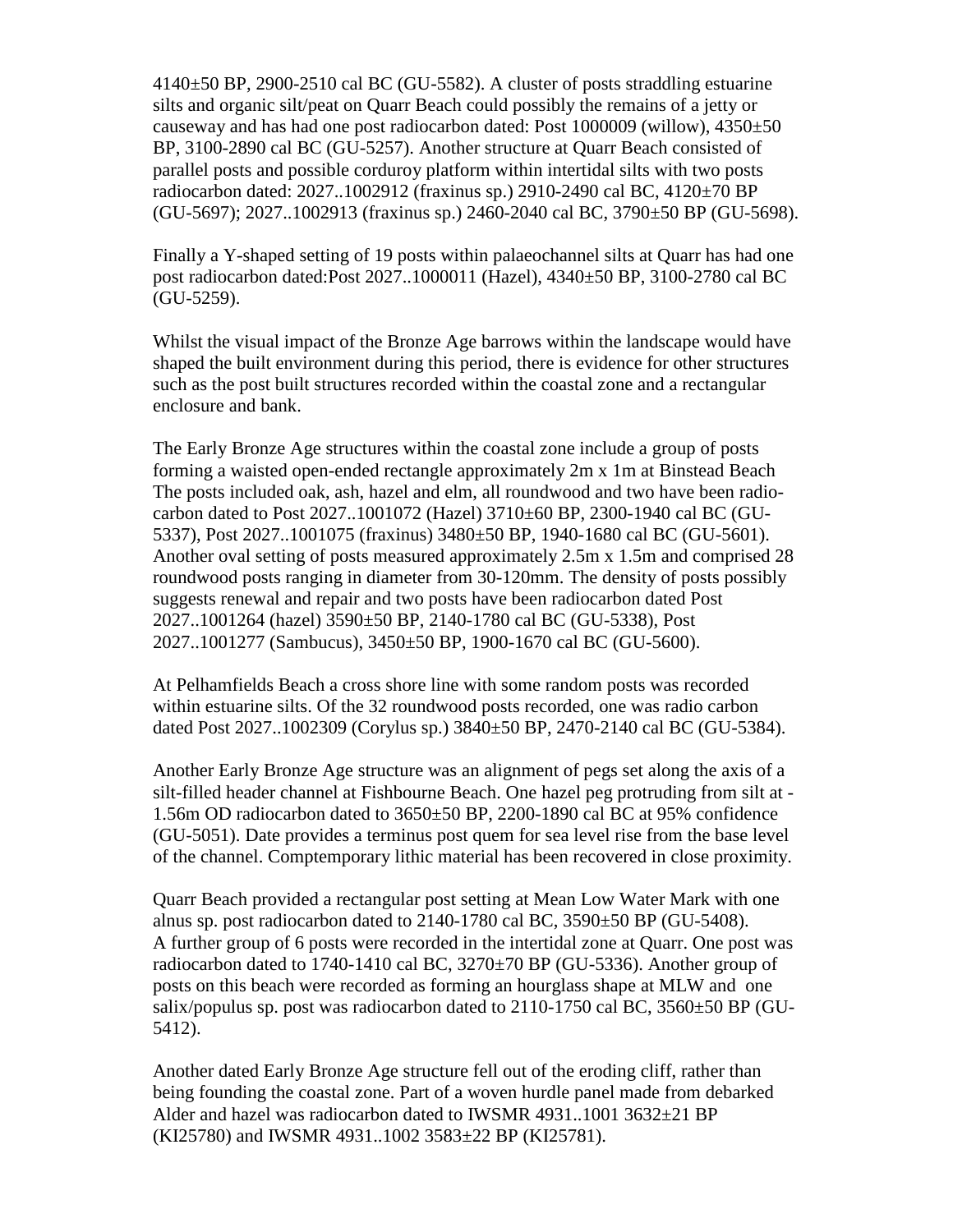A later trackway on Pelhamfields Beach has been radiocarbon dated to the Middle Bronze Age. It comprised a double row of posts approximately 1m apart, aligned NW-SE, associated with very fragile hurdling, within very soft mud. Posts included roundwood, radially split and squared timbers of oak, alder, birch and hazel. Probably used to bridge a creek or soft mud. Two posts have been dated to Post 2027..1003035 (Betula sp.) 3150±50 BP, 1530-1310 cal BC (GU-5665), Post 2027..1003050 (Alnus sp.) 3090±50 BP, 1510-1220 cal BC (GU-5666).

A possible Bronze Age field enclosure has been recorded along the summit of Luccombe Down. Surviving as general N-S or E-W low and narrow boundary banks which could form a parallelogram enclosure about 80m wide by 130m long.One of these banks is also overlain by two Bronze Age barrows, but the earthwork remains undated. The project Archaeologist suggests that there is evidence for an Early Bronze Age enclosure on top of the down (Currie 2002).

#### **Ceremony, ritual and religion:**

Three communal burial sites are known at Tennyson Down, Afton Down and the Longstone.

The Tennyson Down mortuary enclosure is an oval earthwork aligned east-west overlooking the sea on the south west coast of the Isle of Wight. With a central area 24m east-west and 9m north south, it is surrounded by a bank 5m wide and 0.25m high, when measured from inside the enclosure, with a gap 2.5m wide on the east side. Surrounding the internal bank on its east, west and south sides, is a ditch 4m wide and 0.4m deep. The height from the bottom of the ditch to the top of the bank is 0.5m, and there is a gap in the ditch on the east side corresponding to the gap in the internal bank. On the north side of the monument the ditch appears as an extended shallow pit which blends into the contours of the hillside with no obvious north edge. First recorded in 1940 (Grinsell and Sherwin 1940), further archaeological work was carried out in 1989 when a section revealed by a World War II trench bisecting the monument was examined. A sample of wood charcoal sieved from the primary infill of the flanking ditch of the monument gave a radiocarbon date of 3980±70 years BP. This date calibrates to approximately 2865 to 2290 cal BC (Sample no 56.5.2, OxA 3076).

The long barrow on Afton Down is conspicuously sited on the sky-line from the South and out to sea, faces uphill within a later Bronze Age barrow cemetery currently part of a golf course (RCHME 1979). The top of the mound has been flattened during construction of the golf course, when the ditches were also presumably levelled. The mound is orientated ENE-WSW and irregularly tapering in plan, with the broader end to the ENE, is 43m long and 1.2m high in transverse profile. Trenches were cut into the two ends of the mound by the Rev. J. Skinner in 1817 but produced no information (Skinner MSS, quoted by Grinsell and Sherwin).

"The Longstone" is the name applied to two massive blocks of ferruginous sandstone of the Upper Greensand and an associated low earthen mound to the west. These are the remains of a long barrow set on the crest of a steep south facing slope within 2km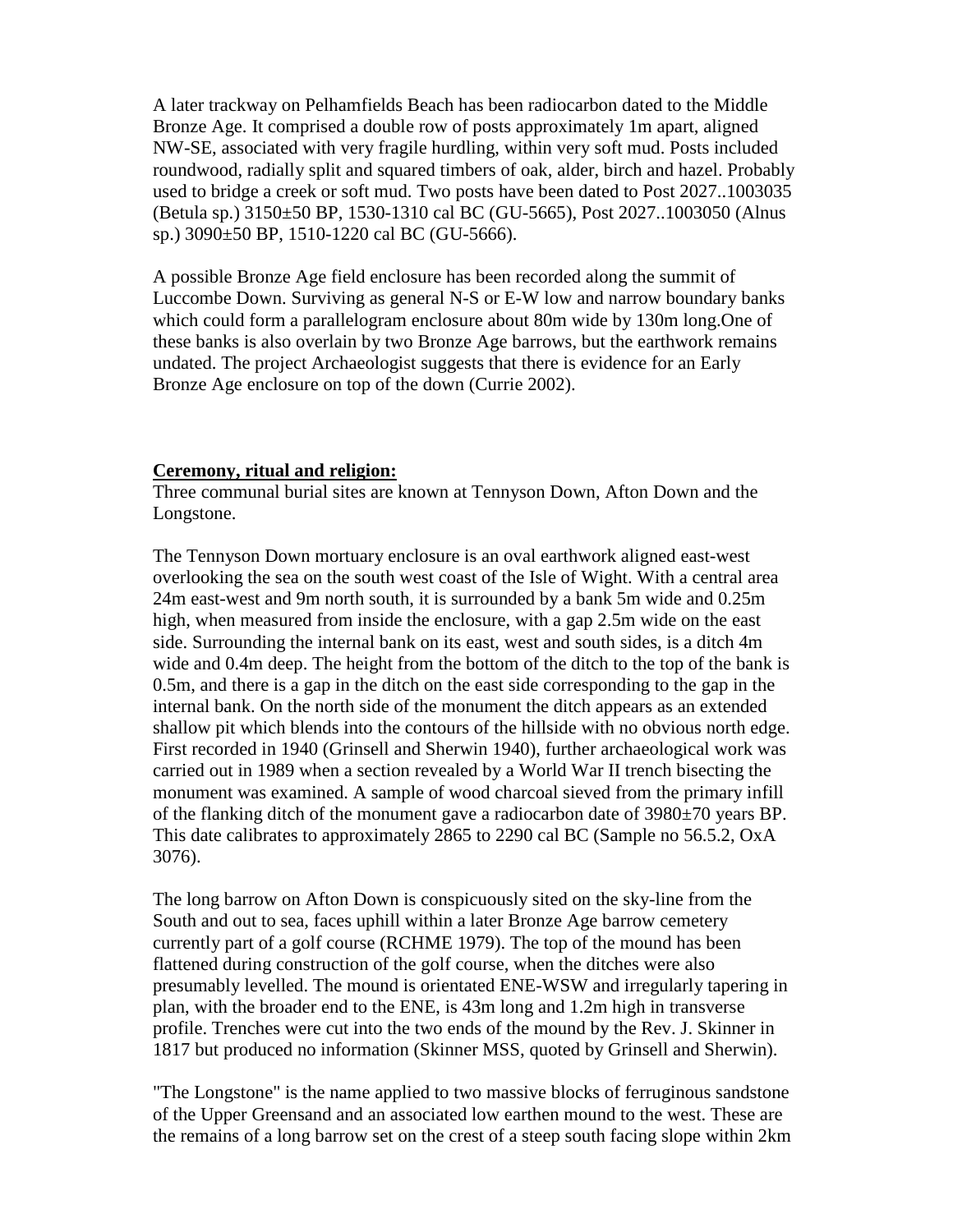of the south coast of the Island. The barrow mound is 31m long, 9m wide and varies in height between 1m at the east end and 0.2m at the west. Two large sandstone blocks are set on the east end of the mound. The upright stone is c 4m high and too large to have formed part of the burial chamber while the recumbent stone is 3m long. Flanking the north side of the barrow mound are the traces of a ditch from which material was quarried during the construction of the monument. This survives to a width of c 3m and is 0.2m deep. The ditch S of the mound is believed to survive as a buried feature (RCHME 1979).

The site was partially excavated by J. Hawkes in 1956. Finds included a sandstone kerb revetment on the north side of the mound as well as a flint scraper and two sherds of pottery believed to be contemporary with the monument (Hawkes 1957).

Over 200 Bronze Age burial mounds placed in cemeteries on the higher downland areas within the landscape. A re-assessment of the 200 or so barrows within the Island's landscape and the funerary and ritual practices of Early to Mid Bronze Age is overdue.

#### **Warfare, defences and military installations:**

No evidence recorded on the SMR for these themes for Neolithic or Early Bronze Age

#### **Material culture:**

The Neolithic flint working sites (SMR 385, 450, 585, 796, 1002, 2037 and 4776), the possible flint mining site on BradingDown (SMR 1014) and all of the artefact scatters and find spots on the County SMR need to be re-assessed.

With 101 findspots of Bronze Age tools, 3 possible lithic working sites at which Neolithic and Bronze Age activity are recorded and pottery, as well as the artefacts recorded from burial barrows, are-assessment of the material culture within the British and European context is long overdue on the Isle of Wight.

#### **Crafts, trade and industry:**

No evidence recorded on the SMR for these themes during the Neolithic, but . 3 Early Bronze Age hoards have been recorded on the County SMR.

A Hoard of Arreton Down type artefacts was found at Moon's Hill 1942, including 3 spear-heads, 3 daggers and 7 flanged axes in a low bank associated with a layer of dark earth with fragments of wood and decayed twigs (Sherwin 1942). It is possible that this deposition was a founder's hoard or a ritual deposit.

An Early Bronze Age hoard of 17 or 18 weapons was found on Arreton Down in 1735 and comprised 3 unornamented flanged axes, a decorated flanged axe, an ogival dagger, a 3 ribbed dagger, 9 tanged spear-heads, a tang and socket spearhead and one or two socketed spearheads. 2 of the flanged axes, the ogival dagger, one socketed and 4 tanged spearheads survive in the British Museum(Sherwin 1936). The remainder of the hoard is lost but a drawing of the implements by Sir Charles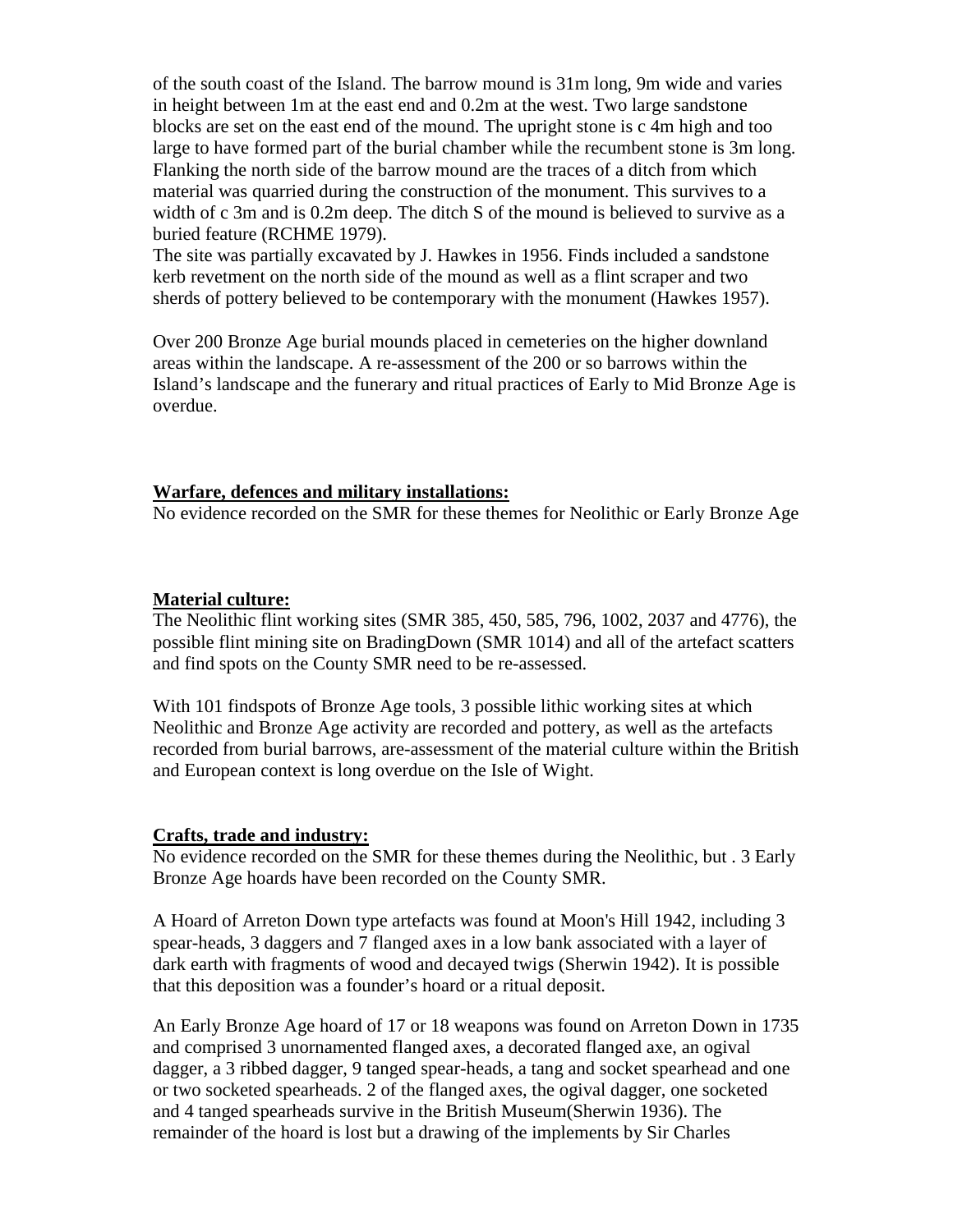Frederick is preserved at the Society of Antiquaries (Piggott 1947). The composition of the hoard suggests votive deposit of the period transitional between the Early and Middle Bronze Ages

### **Transport and economy:**

No evidence recorded on the SMR for these themes.

### **Legacy:**

The landscape defined by both the Neolithic communal burial monuments and the later Bronze Age barrow cemeteries would have survived into and thus influenced later settlement and land use. In particular the re-use of Bronze Age burial mounds for secondary burials in the Early Medieval period indicates their influence upon later human land uses choices in a particular location.

# **References:**

Alexander, J. and Ozanne, P.C. and A. 1960. 'The excavation of a round barrow on Arreton Down, Isle of Wight', Proc. Prehist. Soc. 26, 263 - 296.

Basford, H V, 1980 *The Vectis Report.* Newport

Bennet, F.J. 1966. 'A late mesolithic and secondary neolithic flint industry at Shorwell, I.W.' Hants F.C. Newsletter 1 no.4 44-5

Bennet, F.J. 1967, Note in Arch. Review 2,

Currie, C.K. 2002. 'An archaeological and historical survey of the Ventnor Downs and Luccombe Farm estate, Isle of Wight. Volume 1: historical text and archaeological inventory,' Report to the National Trust (Thames and Solent Region), p.116

Grinsell, L.V. and Sherwin, G.A. 1940. 'Isle of Wight barrows', Proc. Isle Wight Nat. Hist. Archaeol. Soc. 3, 1

Hawkes, J. 1957. 'The Longstone, Mottistone', Antiquity, 31, 147-52,

IWCAHES, 2000 Isle of Wight coastal audit: report prepared for English Heritage by the Isle of Wight County Archaeology and Historic Environment Service, second draft

Piggott, S. 1947. 'The Arreton Down Bronze Age Hoard', Ant. J. 27, p.177-8

Excursion to Ashey and Eaglehead Copse, Saturday 30th April, 1921', Proc. Isle Wight Nat. Hist. Archaeol. Soc. 1, p.59.